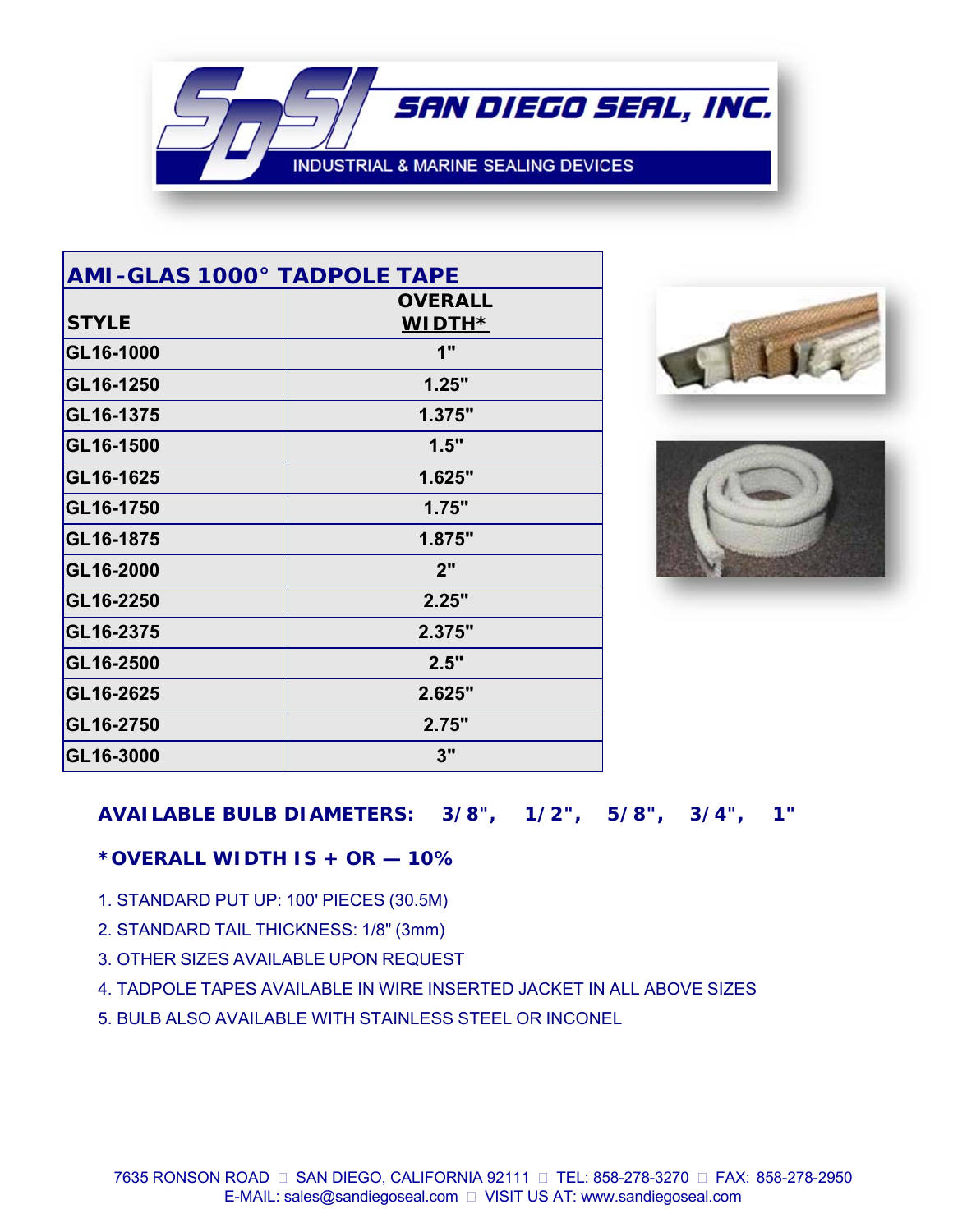**INDUSTRIAL & MARINE SEALING DEVICES** 

SAN DIEGO SEAL, INC.

| <b>AMI-SIL 1800° TADPOLE TAPE</b> |                |
|-----------------------------------|----------------|
|                                   | <b>OVERALL</b> |
| <b>STYLE</b>                      | <b>WIDTH*</b>  |
| AS16-1000                         | 1"             |
| AS16-1250                         | 1.25"          |
| AS16-1375                         | 1.375"         |
| AS16-1500                         | 1.5"           |
| AS16-1625                         | 1.625"         |
| AS16-1750                         | 1.75"          |
| AS16-1875                         | 1.875"         |
| AS16-2000                         | 2"             |
| AS16-2250                         | 2.25"          |
| AS16-2375                         | 2.375"         |
| AS16-2500                         | 2.5"           |
| AS16-2625                         | 2.625"         |
| AS16-2750                         | 2.75"          |
| AS16-3000                         | 3"             |





## *AVAILABLE BULB DIAMETERS: 3/8", 1/2", 5/8", 3/4", 1"*

#### *\*OVERALL WIDTH IS + OR — 10%*

- 6. STANDARD PUT UP: 100' PIECES (30.5M)
- 7. STANDARD TAIL THICKNESS: 1/8" (3mm)
- 8. OTHER SIZES AVAILABLE UPON REQUEST
- 9. TADPOLE TAPES AVAILABLE IN WIRE INSERTED JACKET IN ALL ABOVE SIZES
- 10. BULB ALSO AVAILABLE WITH STAINLESS STEEL OR INCONEL